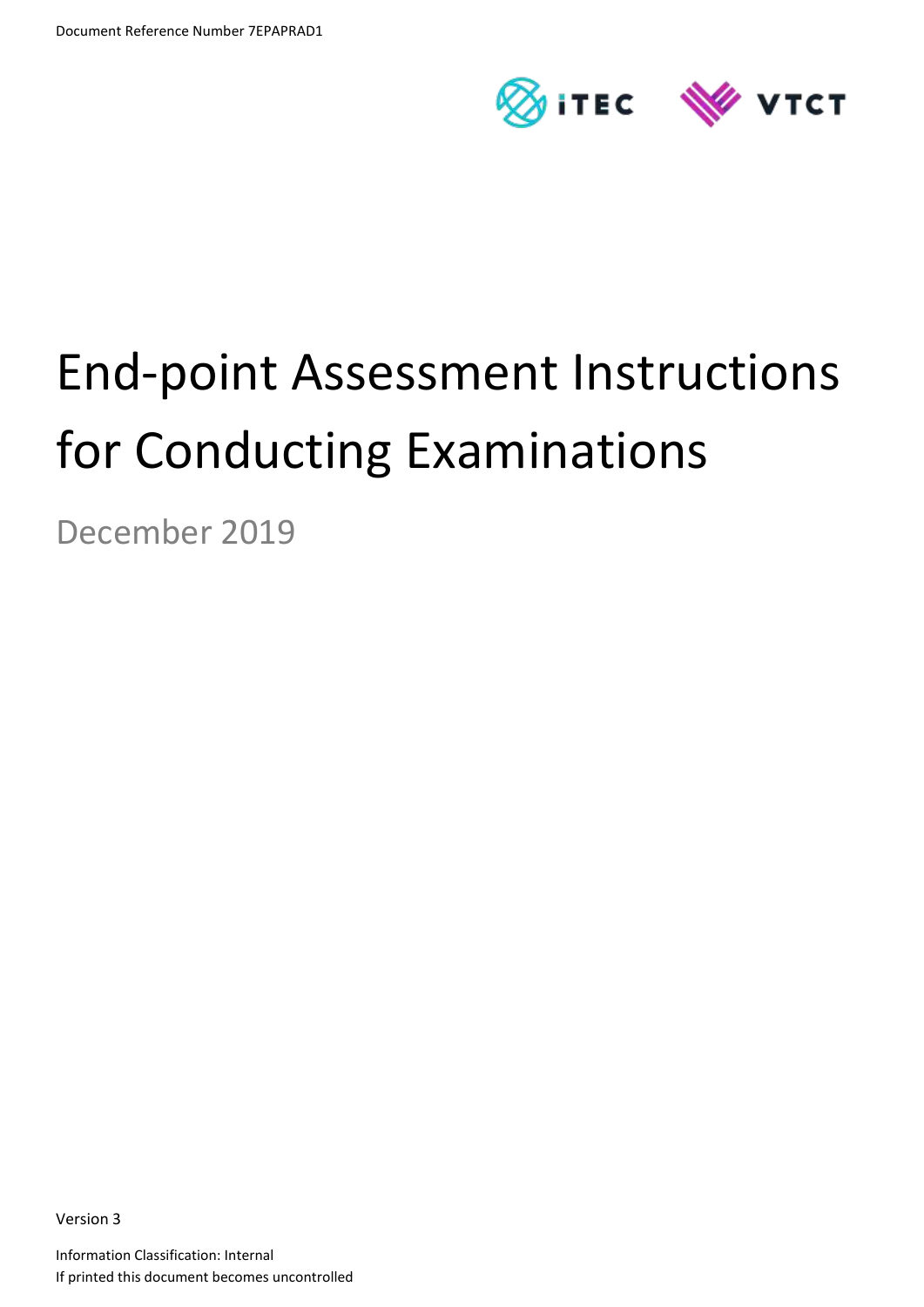

## **Contents**

| 1. |          |                                                                                                                        |              |
|----|----------|------------------------------------------------------------------------------------------------------------------------|--------------|
| 2. |          |                                                                                                                        |              |
| 3. |          |                                                                                                                        |              |
|    | 3.1.     |                                                                                                                        |              |
|    | 3.2.     |                                                                                                                        |              |
|    | 3.3.     |                                                                                                                        |              |
|    | 3.4.     |                                                                                                                        |              |
|    | 3.5.     |                                                                                                                        |              |
|    | 3.6.     |                                                                                                                        |              |
|    | 3.6.1.   |                                                                                                                        |              |
|    | 3.6.2.   |                                                                                                                        |              |
|    | 3.6.3.   |                                                                                                                        |              |
| 4. |          |                                                                                                                        |              |
|    | 4.1.     |                                                                                                                        |              |
|    | 4.1.1.   |                                                                                                                        |              |
|    | 4.1.2.   |                                                                                                                        |              |
|    | 4.1.2.1. |                                                                                                                        |              |
|    | 4.1.3.   |                                                                                                                        |              |
|    | 4.2.     |                                                                                                                        |              |
|    | 4.2.1.   |                                                                                                                        |              |
|    | 4.2.2.   |                                                                                                                        |              |
|    | 4.2.3.   |                                                                                                                        |              |
|    | 4.3.     |                                                                                                                        |              |
|    | 4.3.1.   |                                                                                                                        |              |
|    | 4.4.     |                                                                                                                        |              |
|    | 4.4.1.   |                                                                                                                        |              |
|    | 4.4.2.   |                                                                                                                        |              |
|    | 4.5.     |                                                                                                                        |              |
|    | 4.5.1.   |                                                                                                                        |              |
|    | 4.5.2.   |                                                                                                                        |              |
|    | 4.6.     |                                                                                                                        |              |
|    | 4.6.1.   |                                                                                                                        |              |
|    |          | End-point Assessment Instructions for Conducting Examinations_v3 December 2019<br>Information Classification: Internal | Page 2 of 22 |

If printed this document becomes uncontrolled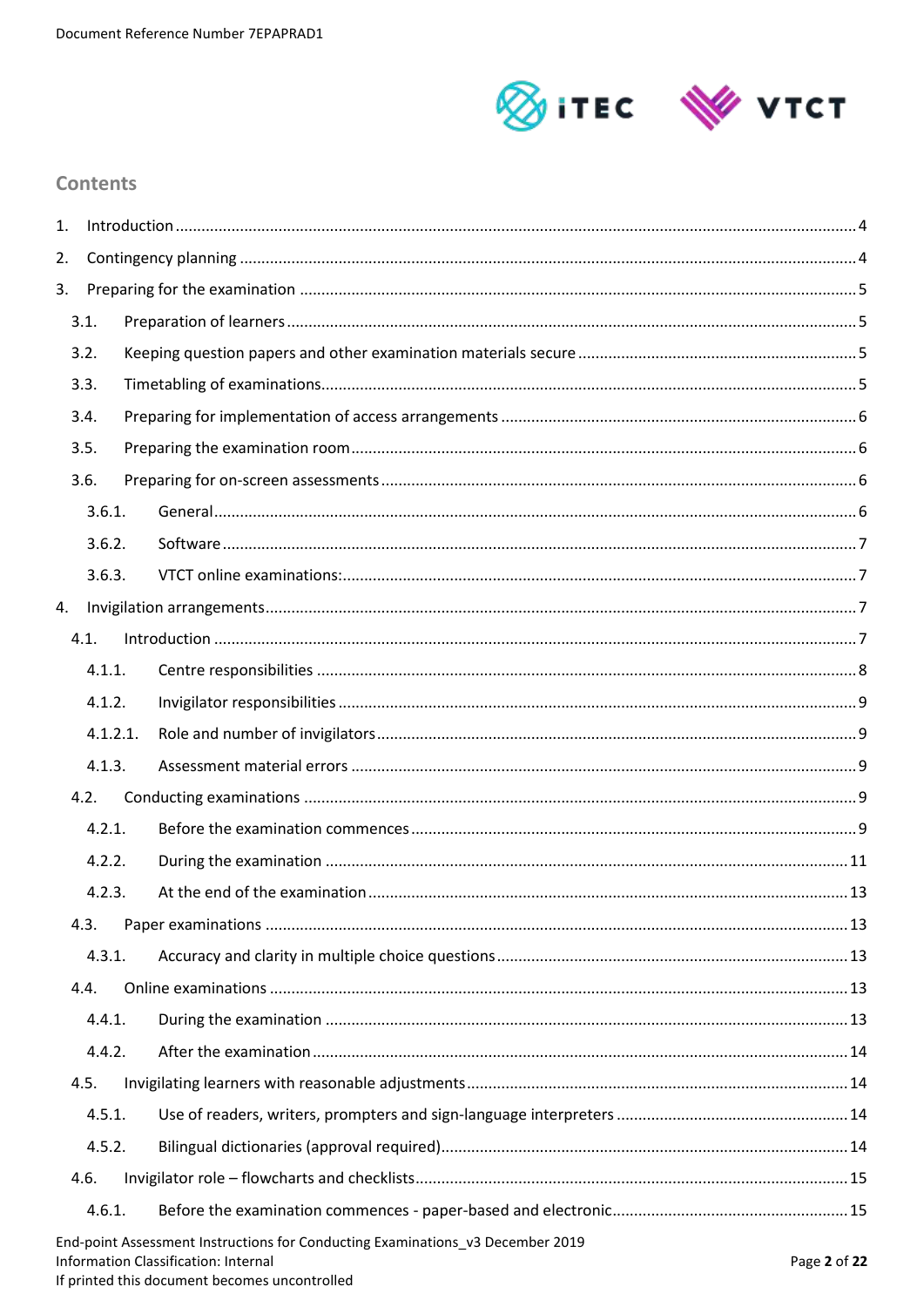

| 4.6.2. |  |
|--------|--|
| 4.6.3. |  |
| 4.6.4. |  |
|        |  |
|        |  |
|        |  |
|        |  |
|        |  |
|        |  |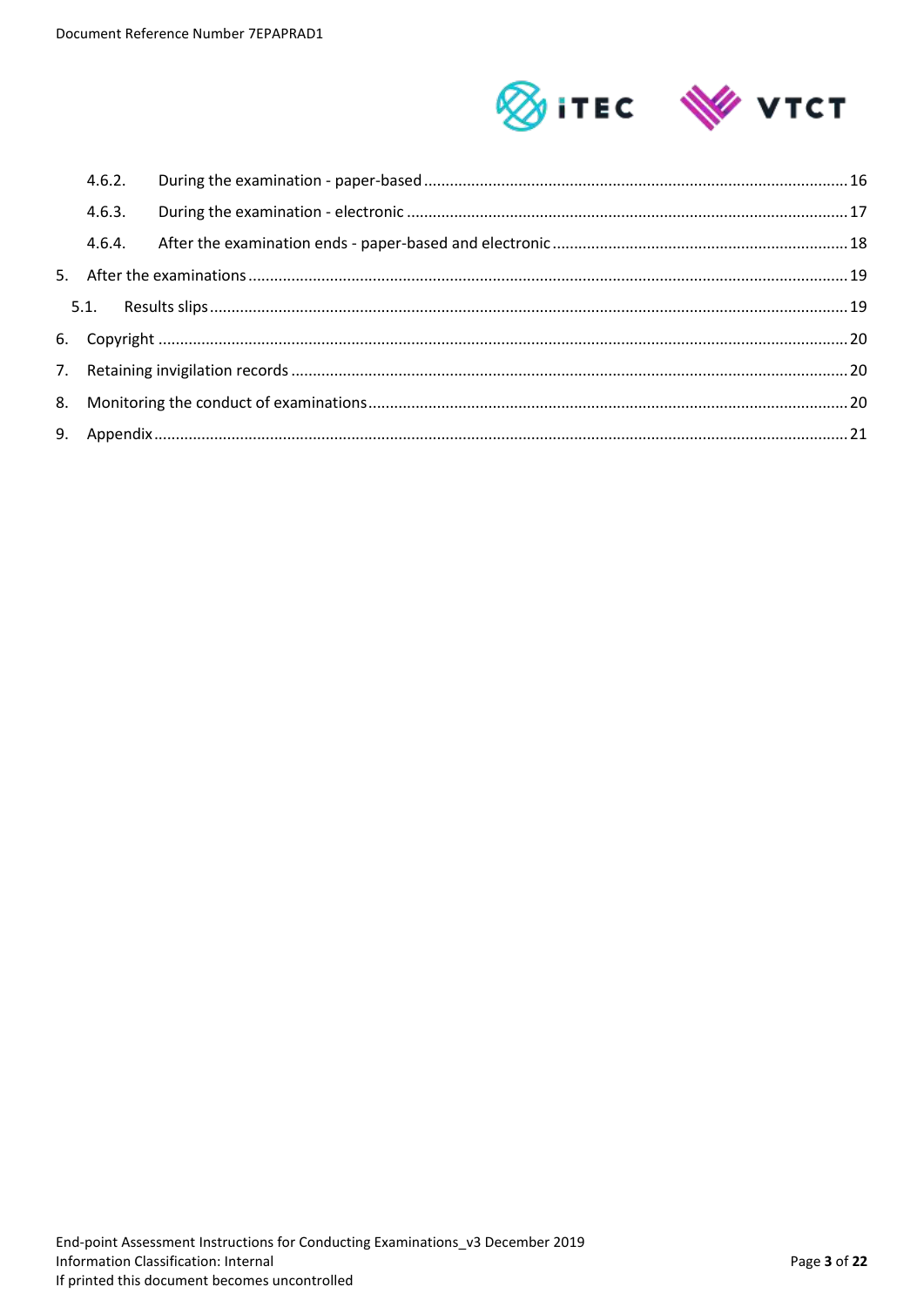

# <span id="page-3-0"></span>**1. Introduction**

These Instructions for Conducting Examinations set out the procedures to be followed for all VTCT written, onscreen and online examinations and other examinations related to End-point Assessment. They are provided for the use of heads of centres, examinations officers, invigilators and all other personnel involved in the examination process, in plenty of time before the examinations, and should be available for reference during examination sessions.

The head of centre is responsible for ensuring that all relevant personnel are familiar with and adhere to these instructions, and any supplementary instructions for specific VTCT qualifications.

These instructions are mandatory and should be read in conjunction with the following publications:

- VTCT Reasonable Adjustments and Special Consideration Policy and Procedures
- VTCT Malpractice and Maladministration Policy and Procedures
- <span id="page-3-1"></span>VTCT Plagiarism, cheating and collusion document

# **2. Contingency planning**

All approved centres must prepare for possible disruption to examinations as part of their emergency planning.

General guidance on this topic can be found at:

[https://www.gov.uk/government/publications/exam-system-contingency-plan-england-wales-and-northern](https://www.gov.uk/government/publications/exam-system-contingency-plan-england-wales-and-northern-ireland/what-schools-and-colleges-should-do-if-exams-or-other-assessments-are-seriously-disrupted)[ireland/what-schools-and-colleges-should-do-if-exams-or-other-assessments-are-seriously-disrupted.](https://www.gov.uk/government/publications/exam-system-contingency-plan-england-wales-and-northern-ireland/what-schools-and-colleges-should-do-if-exams-or-other-assessments-are-seriously-disrupted)

If an assessment cannot take place because of an unforeseen situation out of the control of the centre, or the security of the assessment has been or may have been put at risk, VTCT must be alerted immediately and the centre must follow VTCT's instructions.

In these circumstances VTCT will:

- take all reasonable steps to mitigate any negative effect in relation to VTCT qualifications arising from the disruption
- provide clear and effective guidance to the centre
- ensure that where an assessment is required to be completed under specified conditions, learners complete the assessment under those conditions (other than where any reasonable adjustments or special considerations require alternative conditions)
- promptly notify the relevant regulators about any event which could have a negative effect on learners, standards or public confidence in the qualification
- consider requests for special consideration for affected learners as appropriate.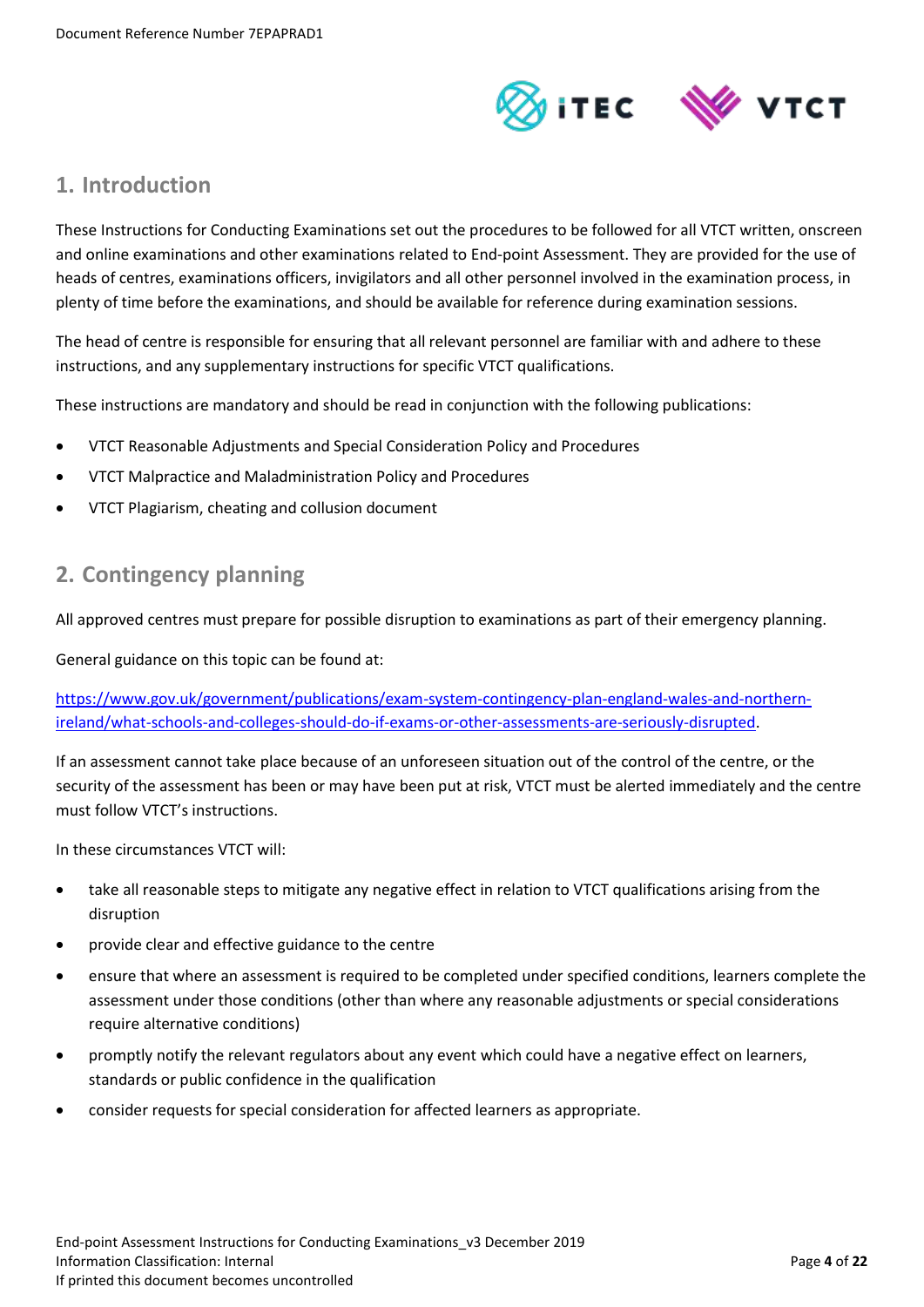

# <span id="page-4-0"></span>**3. Preparing for the examination**

## <span id="page-4-1"></span>**3.1. Preparation of learners**

- All learners should receive guidance on how to use the onscreen testing software
- Learners for whom reasonable adjustments have been granted should be kept informed of arrangements and given the opportunity where appropriate to familiarise themselves with and practise with any related equipment or other resource

## <span id="page-4-2"></span>**3.2. Keeping question papers and other examination materials secure**

VTCT paper-based examinations:

Paper-based VTCT examination papers will be available to be printed from the e-testing system from the permitted window in advance of the scheduled start time of the examination.

Centres must:

- have arrangements in place to ensure that examination materials are delivered only to those authorised by the head of centre to receive them
- have a system in place to record the printing or receipt and dispatch of paper-based exam materials
- store examination papers in the designated secure storage facility, in either a room designated for this purpose at the centre's registered address, or in a secure cabinet in a dedicated examinations office
- ensure that the materials are stored securely at all times
- ensure only authorised personnel have access to the centre's secure storage facility
- be able to demonstrate that secure systems are in place to prevent unauthorised access to the exam materials
- ensure that the materials are only accessed in accordance with awarding organisation instructions
- maintain the confidentiality of learner responses and details
- in the case of encrypted papers received via email for printing, store all papers as above

## <span id="page-4-3"></span>**3.3. Timetabling of examinations**

All examinations must be taken at the scheduled time as notified to the learners.

Learners who are allowed to take an examination earlier than the published starting time must be supervised by the centre until immediately after the starting time of the examination. These measures must be arranged and ensured by the centre. Learner answer papers must be kept in secure storage until after commencement of the scheduled assessment.

Learners who are allowed to take an examination later than the published starting time must be supervised by the centre from 30 minutes after the published starting time to the commencement of the later session.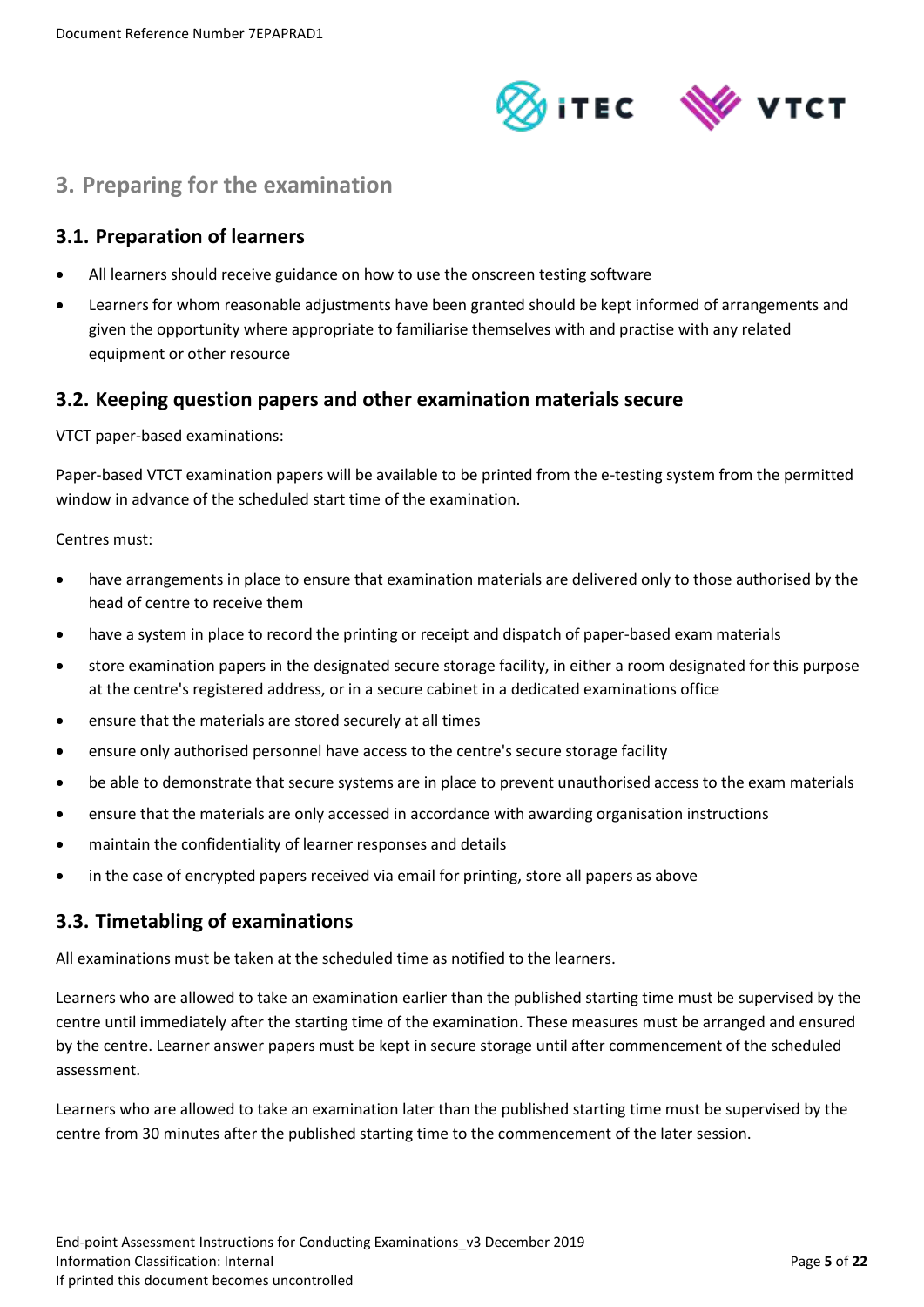

## <span id="page-5-0"></span>**3.4. Preparing for implementation of access arrangements**

VTCT's Reasonable Adjustments and Special Consideration policy and procedures should be read in conjunction with this document.

The examinations officer is responsible for ensuring that all requests for reasonable adjustments have received approval by the centre, and awarding organisation approval in accordance with the policy document, and that the agreed arrangements have been communicated to the learner and invigilator, and are put in place at the appropriate time.

In cases where additional support is required to facilitate access arrangements, the head of centre is responsible for ensuring that invigilators and those facilitating access arrangements, such as readers, scribes and sign language interpreters, understand their role and responsibilities. All involved must be trained appropriately in their role.

## <span id="page-5-1"></span>**3.5. Preparing the examination room**

Centres must ensure suitable accommodation is used for all examinations as follows:

- the examination room must be of an adequate size for the number of learners
- the poster provided in the appendix to this document must be displayed at the entrance to the examination room;
- learners must be seated a minimum of 1.25 metres apart and facing in the same direction
- each learner must have a separate desk and be placed far enough away from other learners to prevent them from seeing each other's work
- heating, lighting, ventilation and the level of outside noise must be controlled appropriately to allow the learners to take their examination comfortably
- all relevant examination signage must be clearly displayed
- there must be no display material visible in the room which might assist learners with writing their answers
- there must be a working, accurate clock clearly visible to each learner
- the invigilator must be able to move freely around the room and observe each learner with ease at all times
- a board/flipchart/whiteboard should be visible to all learners, showing the:
	- qualification/examination title and level
	- scheduled start and finish times of the examination;
	- if for any reason a centre wishes to provide examination spaces which differ from the above, e.g. screened booths, the prior approval of VTCT must be gained.

#### <span id="page-5-2"></span>**3.6. Preparing for on-screen assessments**

#### <span id="page-5-3"></span>**3.6.1. General**

Designated responsible personnel in the centre must check that:

- all passwords and login details for onscreen exams are kept securely prior to the start of the examination
- usernames and passwords have been issued allowing access to online tests if relevant
- computers have been correctly logged in

End-point Assessment Instructions for Conducting Examinations\_v3 December 2019 Information Classification: Internal **Page 6** of 22 If printed this document becomes uncontrolled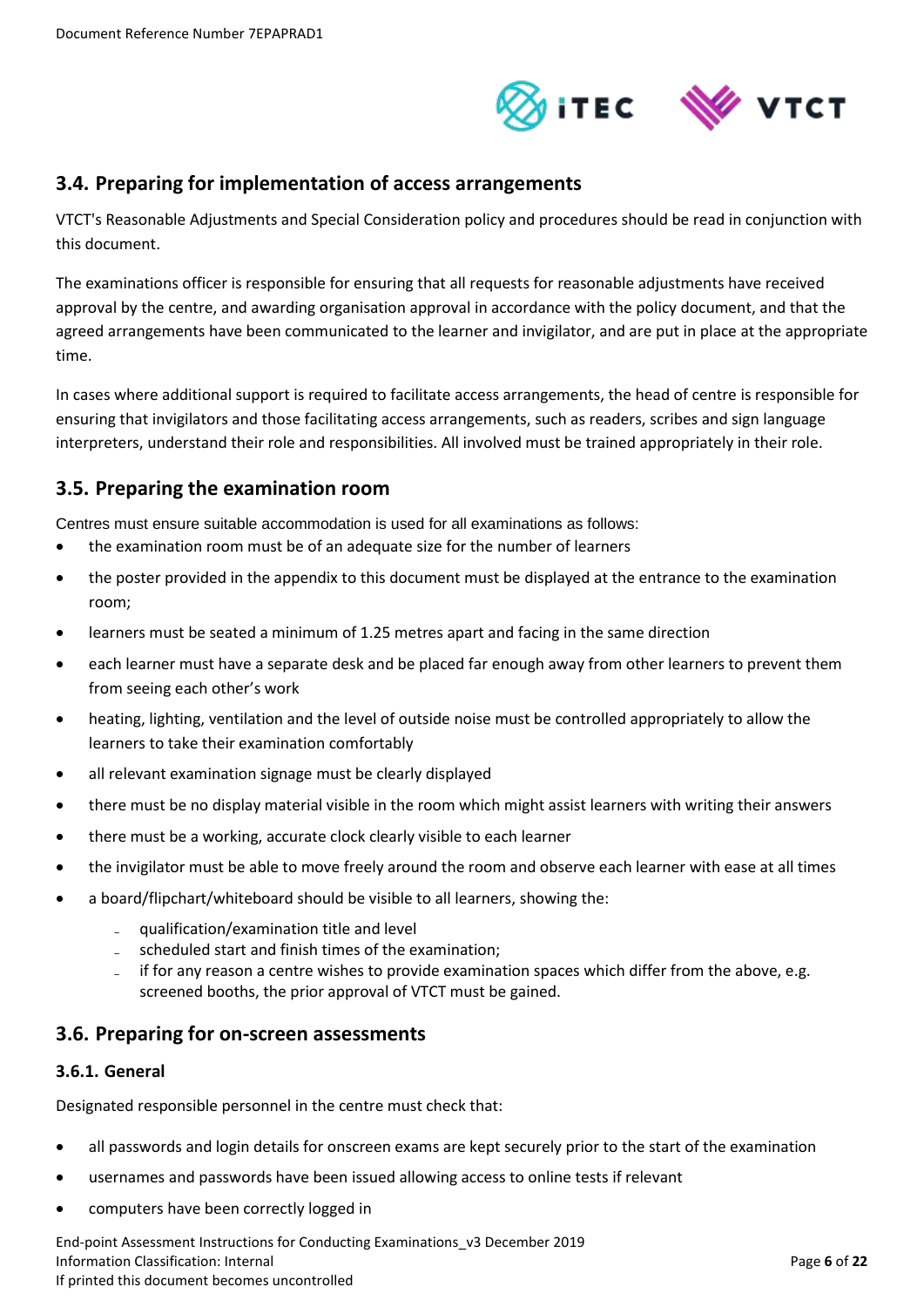

- where access to the internet is required, computers have a stable Wi-Fi or wired internet connection. The use of dongles is not permitted
- any laptops used are connected to a mains supply so that they remain fully charged for the duration of the session
- learners have been provided with their login details
- learners check their personal details thoroughly. VTCT should be notified immediately if any are incorrect or technical faults are apparent.

Failure to adhere to any of these measures may result in disruption to learners during the assessment.

#### <span id="page-6-0"></span>**3.6.2. Software**

Designated responsible personnel in the centre must check that:

- any software required for on-screen examinations, has been installed on all computers to be used for the assessment in plenty of time before the assessment;
- if problems are encountered please contact:

VTCT Customer Support

+44 (0) 23 80 684500

customersupport@vtct.org.uk

#### <span id="page-6-1"></span>**3.6.3. VTCT online examinations:**

VTCT examinations are available as paper-based and online examinations.

The following procedures must be followed to access online theory tests:

- Go t[o https://vtctepa.xams.co.uk/](https://vtctepa.xams.co.uk/)
- Login:
	- the learner's login is typically their ULN as the User ID
	- the password will be issued by VTCT
	- refer to the attendance and/or learner login sheets for details

## <span id="page-6-2"></span>**4. Invigilation arrangements**

#### <span id="page-6-3"></span>**4.1. Introduction**

All VTCT written and online examinations and other examinations must be supervised by invigilators.

Invigilators play a key role in the quality control of the examination process. They and all personnel responsible for their induction, training and deployment must ensure they are fully conversant with these regulations and any additional specific regulations for certain qualifications.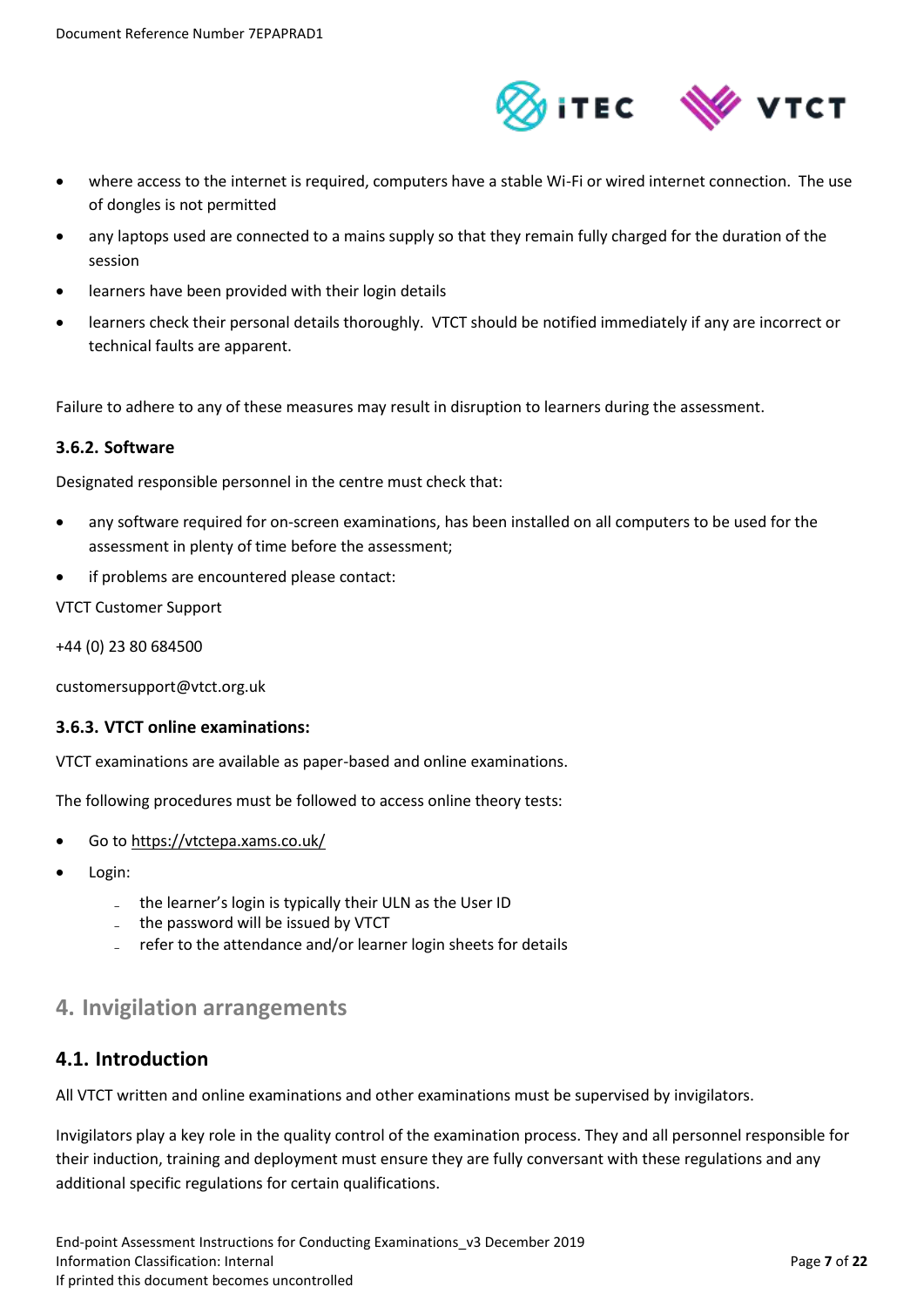

Invigilators have the right to void the examination immediately if the regulations are contravened. If this occurs, the invigilator must provide a full report immediately.

#### <span id="page-7-0"></span>**4.1.1. Centre responsibilities**

It is the centre's responsibility to:

- appoint invigilators and provide effective and regular invigilator training, which covers briefing on awarding organisation requirements, including malpractice and maladministration, familiarisation with VTCT regulations and any specific requirements for certain qualifications
- provide the appropriate number of invigilators for each examination
- provide a copy of the Instructions for Conducting Examinations to all invigilators, either printed or electronically, and ensure there is a copy in the room at the time of the examinations
- provide invigilators in a timely manner with the details of all reasonable adjustment arrangements agreed for any learner taking the examination
- provide a declaration that all reasonable steps have been taken to ensure the integrity of the examination. This declaration is found in VTCT's invigilation report template
- ensure that invigilators are not subject matter experts in the subject being assessed in the examination
- ensure that where sole invigilators are used that they have not taught, assessed or internally quality assured any learners taking the examination
- provide impartial invigilators who are not current learners at the centre, or a friend, peer, or relative of a learner taking the examination
- ensure that where readers, writers, prompters or sign language interpreters have been provided for learners with reasonable adjustments, an invigilator is also provided. The reader/writer/prompter must not act as invigilator
- formulate and retain a seating plan for all written and online theory examinations. VTCT's seating plan template is published in the Document Library
- provide invigilators with the examination papers in a sealed envelope at the agreed time prior to the assessment, together with an attendance list
- have arrangements in place to ensure that the correct question paper envelopes are opened
- ensure that unseen examination questions have not been communicated by or available to any persons connected with the examination prior to the agreed time for opening the sealed enveloped or releasing online examinations
- ensure that invigilators are aware of the centre's policy and practice relating to late arrival of learners
- complete an invigilation report for all written and online theory examinations. VTCT's invigilation report template is published in the Document Library
- pay fees and expenses incurred by invigilators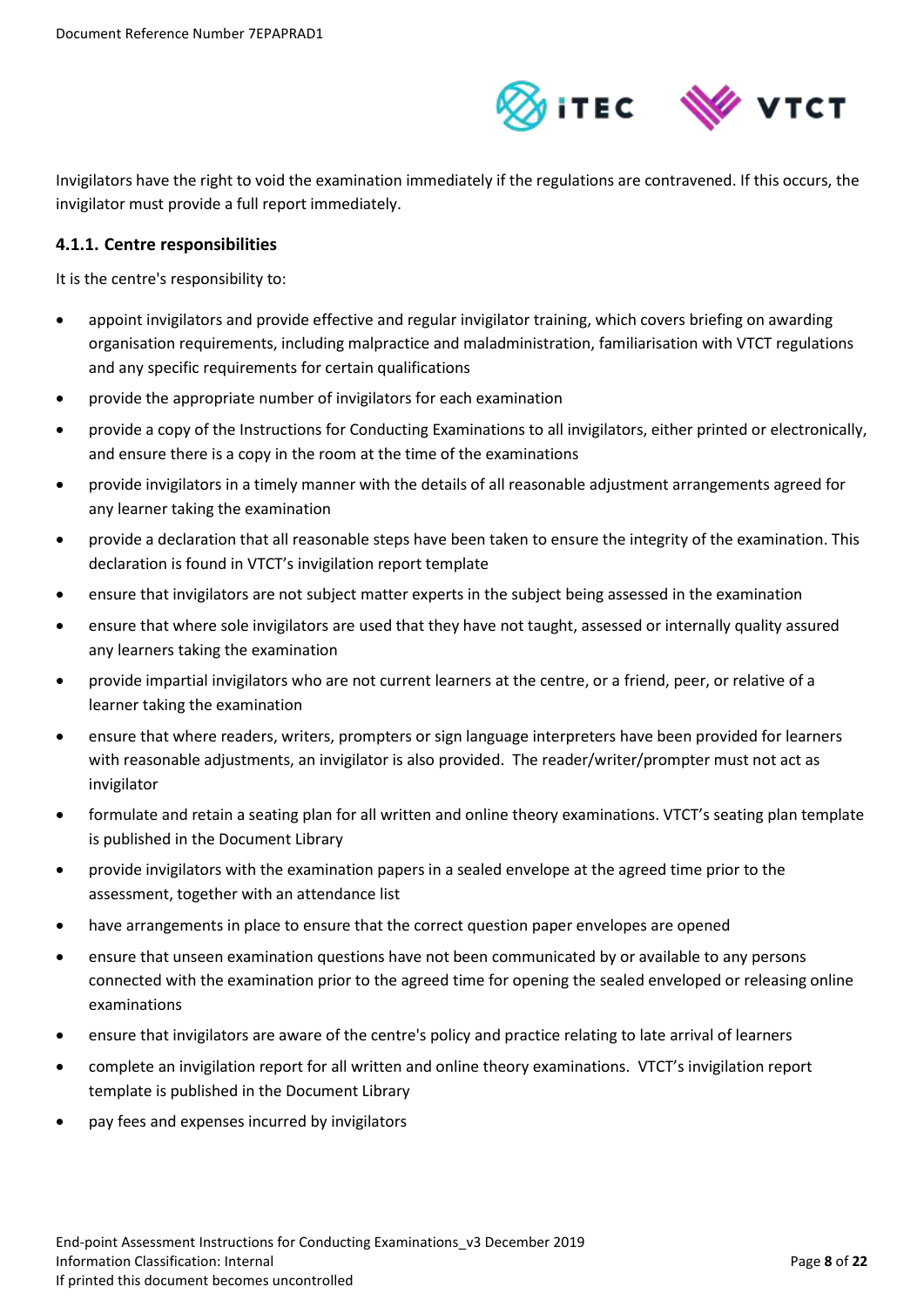

#### <span id="page-8-0"></span>**4.1.2. Invigilator responsibilities**

The invigilator will know and understand the requirements of the Instructions for Conducting Examinations. They will have completed invigilator training, provided by the centre, in order to understand and fulfil their duties in this role.

The invigilator must know and be familiar with all of the requirements relating to the three key stages of an examination: before the examination commences, during the examination and after the examination.

#### <span id="page-8-1"></span>**4.1.2.1. Role and number of invigilators**

The role of the invigilator is to:

- ensure the security and integrity of all examinations before, during and after the examination
- prevent learner plagiarism/collusion/cheating
- minimise the impact on the learner of potential hardware failures
- ensure previously agreed reasonable adjustments are put in place

At least one invigilator for every 30 learners must be present at all times

Sole invigilators must be able to access help easily without disturbing the learners. A sole invigilator is allowed to keep a mobile phone in silent mode in the room for use to summon assistance only. Learners must never be left unattended.

#### <span id="page-8-2"></span>**4.1.3. Assessment material errors**

VTCT has a rigorous system in place to ensure that errors in assessment materials are rare. However, we recognise that errors can happen from time to time.

The invigilator is required to notify the Exam's officer immediately where learners suspect that there is an error in an assessment material. The Exam's Officer will notify VTCT immediately.

Centres may notify VTCT's Customer Support Department by telephone or email, or may submit an Exam Officer Notification Form.

- +44 (0) 23 80 684500
- [customersupport@vtct.org.uk](mailto:customersupport@vtct.org.uk)

The Exam Officer Notification Form is available in the Document Library in the secure area of the website or directly from Customer Support.

VTCT will confirm the action instructions to the Exams Officer reporting the incident.

#### <span id="page-8-3"></span>**4.2. Conducting examinations**

#### <span id="page-8-4"></span>**4.2.1. Before the examination commences**

Before learners are allowed to start the examination, the invigilator must always:

 ensure that unauthorised items are left outside the examination room. These include mobile phones/smart watches/tablets/wrist watches with a data storage device/iPods/MP3/4 players. If this is not practical, learners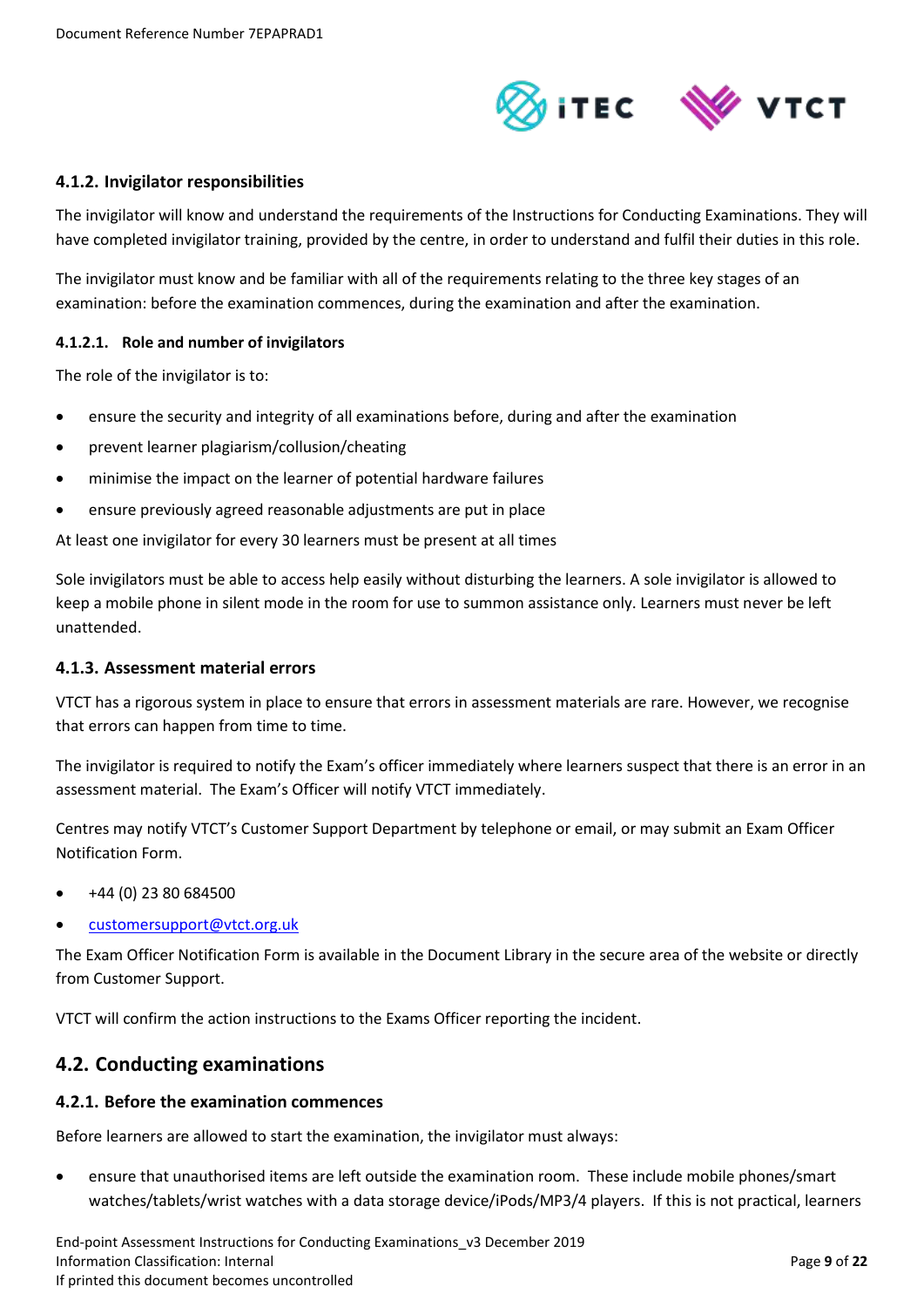

must be required to leave these items in an area of the room removed from reach, which must be monitored by the invigilator at all times

- ensure the examination room has been set up in accordance with the regulations and with the seating plan provided
- confirm the identity of the learners in line with centre requirements for this purpose, usually photographic ID, and record verification on the attendance list. A learner without photographic ID may take the assessment if they are known to the invigilator. This should be noted on the attendance list
- note any permitted additional learners and any absences on the attendance list
- where it is impossible to identify a learner due to the wearing of religious clothing such as a veil, ensure that the learner is approached by a member of staff of the same gender and taken to a private room where they should be politely asked to remove the religious clothing for identification purposes. Once identification has been established, the learner should replace the clothing and proceed as normal to sit the assessment
- ensure all learners are seated according to the seating plan and have been issued with the correct question paper. Any changes made to seating arrangements during the examination must be recorded on the seating plan. This must be made available to VTCT upon request
- identify learners with special requirements and ensure provision to support these learners is in place and as agreed
- if a reader or scribe is required for the examination, ensure there is an invigilator also present and that no other learners are disadvantaged by this arrangement. Readers and / or scribes are not allowed access to the examination paper prior to the start of the examination
- inform learners that they must follow the assessment regulations
- ask learners to confirm they are sitting the assessment for the correct qualification and level
- check that learners have the necessary equipment and materials for their assessment, e.g. calculators and source documents (where applicable)
- check that no information is included inside calculator cases (where applicable) and that calculators are not programmable
- ensure any pencil cases brought into the room are see-through
- tell the learners about any erratum notices
- confirm emergency procedures to all learners
- read out the following (appropriate) information for learners before commencing the assessment:
- do not turn over your question paper/booklet before you are instructed to do so
- mobile phones or any other unauthorised devices must be handed in if you have not already done so. Failure to do so could lead to disqualification
- you must not have in your possession any notes, books, dictionaries or other information unless it is allowed by the regulations. If you are in possession of any items that may not be allowed, please raise your hand now
- you must not communicate with other learners or staff in any way. If you need attention, please raise your hand and wait for me/an invigilator to attend to you. Please do not make any noise or distract other learners
- ensure that your answers are clear and legible

End-point Assessment Instructions for Conducting Examinations\_v3 December 2019 Information Classification: Internal Page **10** of **22** If printed this document becomes uncontrolled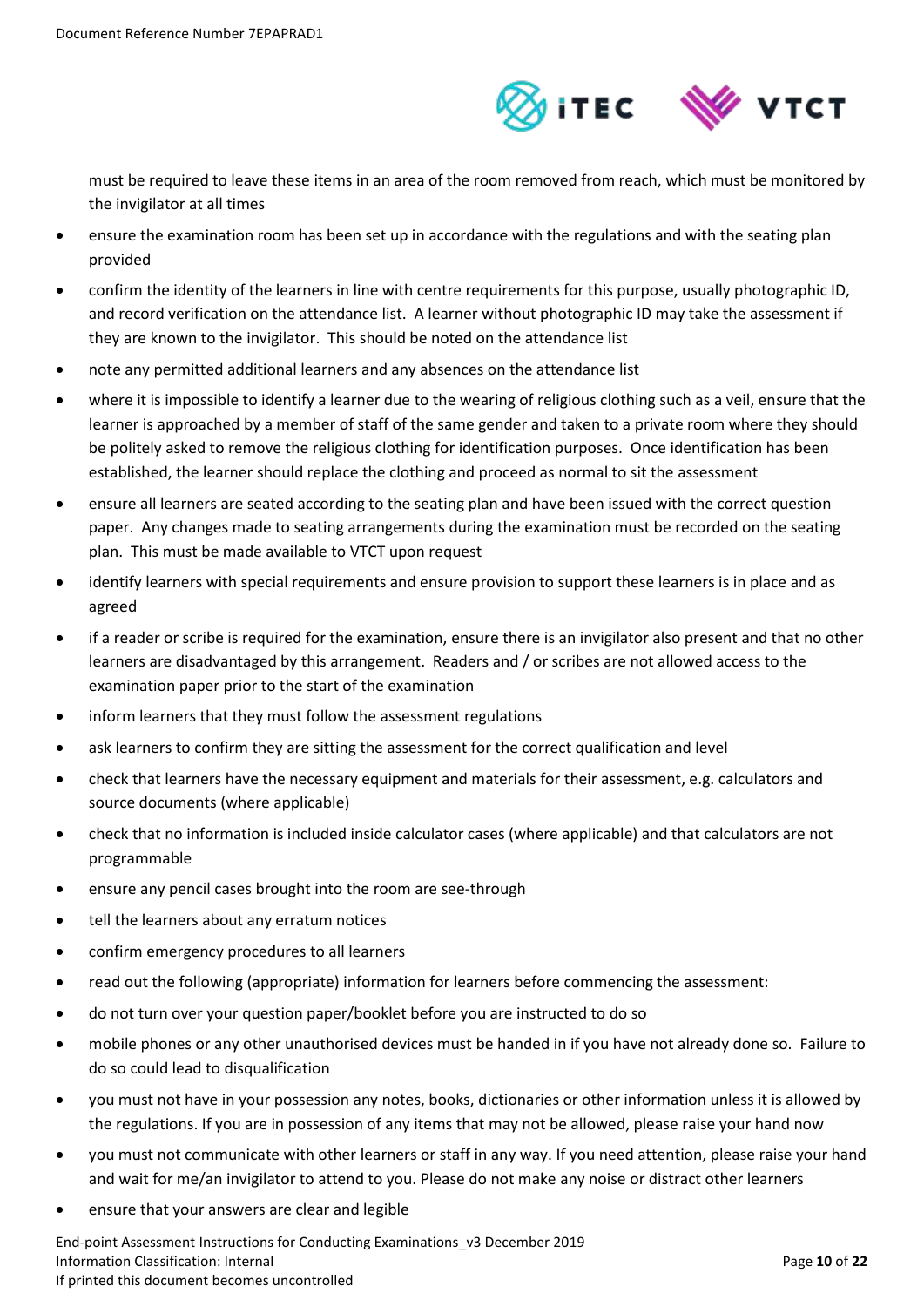

- write your first name, surname, centre number, learner number and paper details on your answer booklet(s) and on any additional answer sheet(s) used;
- sign and write your name exactly as it appears on the attendance register and fill in any other details as necessary
- read each question carefully and attempt to answer questions as specified in the question paper
- guidance on the questions or assistance in completing the assessment cannot be given
- do all work, including rough work, in the question booklet and cross through rough work neatly (unless the rough work is mathematics workings out, which should be left)
- write your answers in the designated sections of the answer booklet
- if you finish your work and wish to leave, raise your hand and wait for permission. If it is given, please leave as quietly as possible, to avoid disturbing other learners
- do not take any paperwork relating to the examination out of the room
- note that by starting the examination, you agree that you understand and accept these rules
- announce clearly to learners when they may begin and inform them of the duration of the assessment
- only answer questions from learners about any instructions on the front of the question booklet.

#### <span id="page-10-0"></span>**4.2.2. During the examination**

During the examination the invigilator must:

- supervise the learners throughout the examination and give complete attention to this duty at all times
- move around the examination room quietly and at frequent intervals
- be able to observe all learners (sole invigilator or between two or more invigilators)
- permit late arriving learners to enter the room only in line with the centre's policy on late arriving learners and when permitted, ensure that the following takes place:
	- the late learner must have been advised of the information for learners given above before entering the room by another member of staff or additional invigilator. Learners within the room must not be left unsupervised
	- the full details of this are noted on the invigilator's report in the relevant box
- be vigilant and aware of emerging situations, looking out for cheating and malpractice or learners who may be feeling unwell. Any irregularities must be recorded on the invigilation report. VTCT must be notified immediately after the assessment
- if a learner needs to leave the examination room temporarily because they feel unwell or need to go to the toilet, ensure they are accompanied by a member of staff who must make sure the learner does not:
	- speak to anyone else
	- consult any notes
	- have access to a mobile phone or any other electronic devices, eg iPods, smart watches etc. or make any calls
	- do anything to breach the security of the examination
- accurately complete the attendance register and invigilation report during the examination, specifying any learners who were absent from the assessment, and detailing fully any disruptions which occurred

End-point Assessment Instructions for Conducting Examinations\_v3 December 2019 Information Classification: Internal Page **11** of **22** If printed this document becomes uncontrolled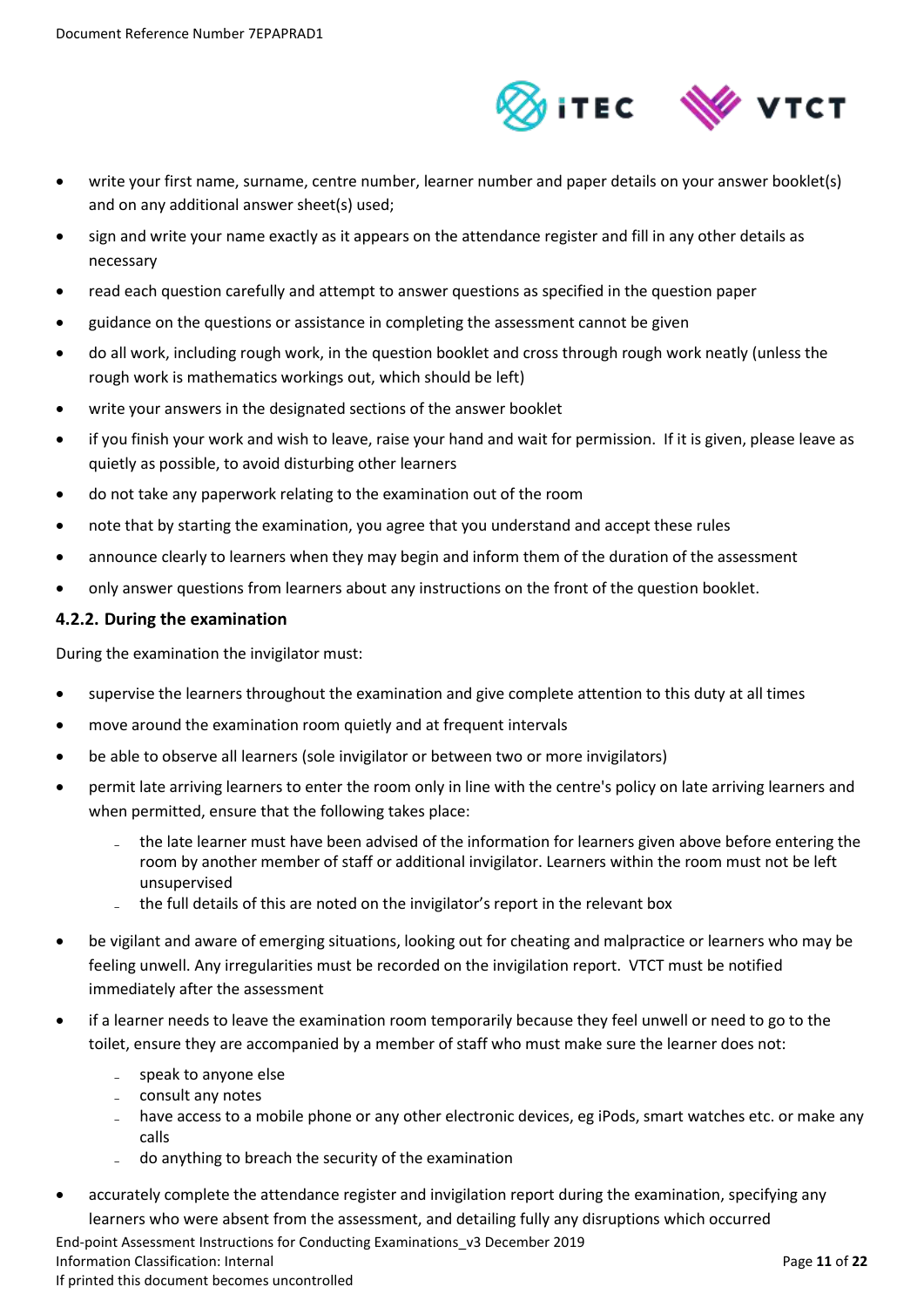

- provide learners with additional paper if required
- adhere to the correct timings of the examination
- ensure any disturbances/emergencies are dealt with appropriately, recorded on the invigilator's report and notified to VTCT immediately
- ensure in the case of an emergency such as fire alarm, bomb warning, etc. that:
	- the examination room is evacuated in accordance with the instructions of the appropriate authority
	- learners leave their question papers and learner answer sheets on their desk or their computer desk
	- learners are kept apart and unable to converse with each other
	- learners are unable to consult books, notes, mobile phones, the internet, etc.
	- if satisfied the above has been adhered to, the assessment is resumed, and the remainder of allocated time is applied;
	- if there has been a breach of the examination security, the examination is voided immediately and VTCT is provided with full details
- make sure advice is provided to learners if they suspect there is an error in a question. The invigilator will follow the procedure to notify VTCT immediately
- complete the attendance record ensuring all learners' attendance is ticked as appropriate and that any additional details or incidents are added and signed by the invigilator, including any reasonable adjustment that was allowed
- inform the learners of the time remaining 15 minutes and 5 minutes from the end of the assessment
- ensure that all learners stop writing or typing immediately they are requested to do so. Learners who fail to stop should be warned that they face disqualification
- instruct learners to check that the required details have been included correctly on booklets and additional paper, and that the additional paper has been attached to the booklet
- put all the paperwork in the appropriate envelopes and seal them before they leave the examination room

The invigilator must not do any of the following. To do so constitutes malpractice:

- carry out any unrelated activity during the examination
- leave the room without another invigilator being present
- carry out any other role, such as acting as reader or scribe, during the examination unless permission has been granted by VTCT
- direct learners to particular questions or particular sections of the question paper
- read out any part of the question paper to a learner, other than the instructions given before the start of the examination
- allow the use of correction fluid or erasable pens by learners
- offer any advice or comment on the work of a learner
- give information to learners where the invigilator or learners believe that there is an error or omission on the question paper, unless an erratum notice has been provided or permission has been given by VTCT. The invigilator must refer the matter immediately to the exams officer
- comment on the content of the question paper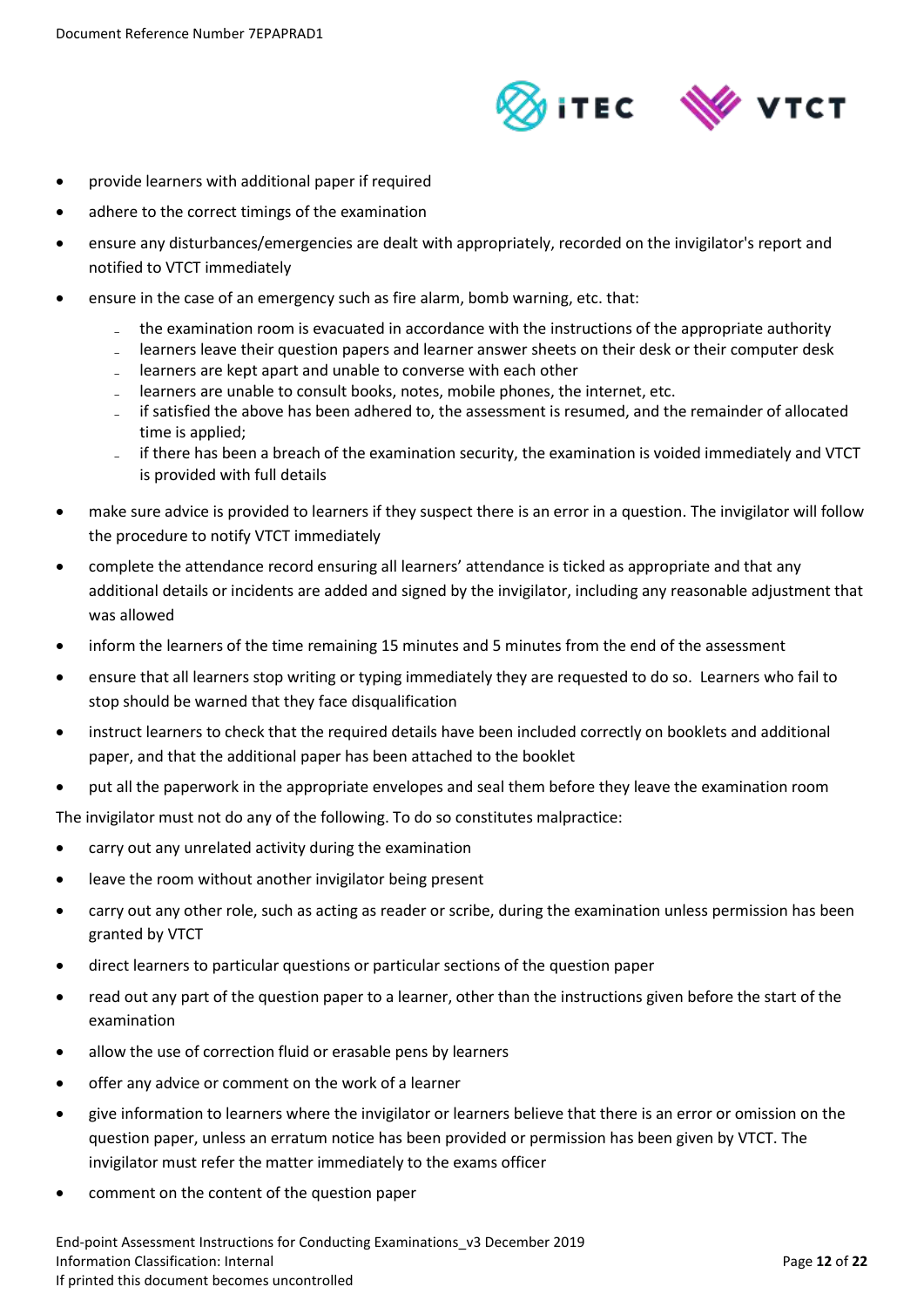

- rephrase a question for a learner
- explain any subject-specific or technical terms to a learner
- give any indication of the time elapsed or remaining except as specified in the regulations

#### <span id="page-12-0"></span>**4.2.3. At the end of the examination**

At the end of the examination the invigilator must:

- clearly and promptly tell the learners to stop working, reminding them that examination conditions still apply
- ensure all learners have entered their details correctly on their question booklets and included their name on all documents being submitting for marking
- ensure all examination papers (used and unused), learner scripts and documents are collated prior to the learners leaving the room
- ensure any learners granted extra time continue their examination
- collect all examination materials, including rough paper from all learners at the end of the examination before the learners leave the examination room
- when satisfied all materials are collected, allow the learners to leave the room
- place all examination materials into envelopes, and seal envelopes before leaving the examination room

#### <span id="page-12-1"></span>**4.3. Paper examinations**

#### <span id="page-12-2"></span>**4.3.1. Accuracy and clarity in multiple choice questions**

The invigilator must advise learners taking paper-based examinations:

VTCT examinations:

- complete the question paper in black pen
- to tick or draw a circle over the correct answer for multiple choice questions on the question paper
- to draw a mark over the correct answer, eg ●, on the theory examination answer sheet provided
- that if the selection of answer is unclear, or where more than selection has been made in single answer questions, no marks will be awarded
- that to amend an answer, the incorrect answer should be clearly crossed out, eg **X**, and initialled by the learner

#### <span id="page-12-3"></span>**4.4. Online examinations**

The following additional guidance must be adhered to when conducting all online examinations:

#### <span id="page-12-4"></span>**4.4.1. During the examination**

During the examination the invigilator must ensure that:

in the event of a problem with the examination or the software, the following guidelines are adhered to:

End-point Assessment Instructions for Conducting Examinations\_v3 December 2019 Information Classification: Internal Page **13** of **22** If printed this document becomes uncontrolled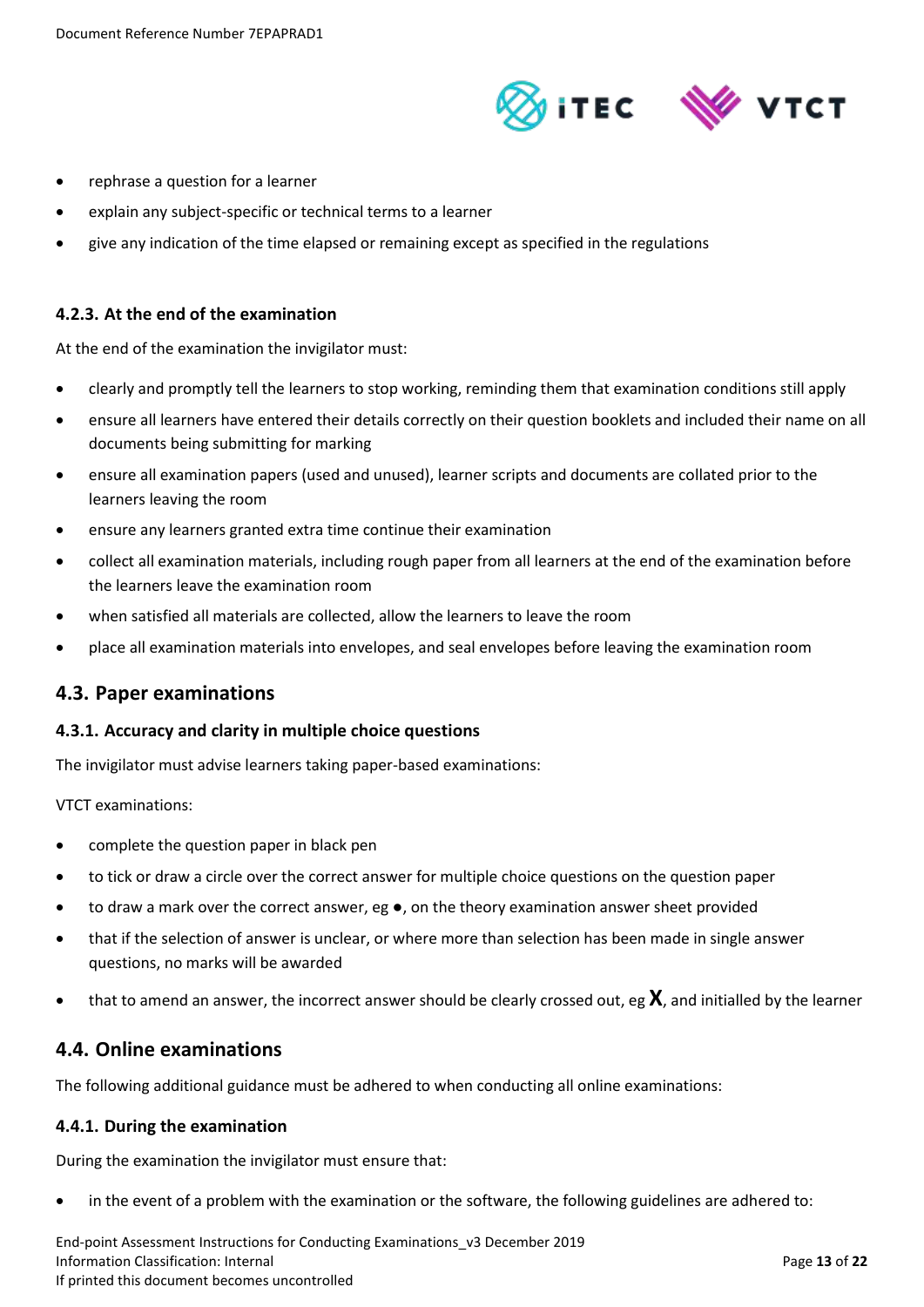



- ̵ pause the examination
- immediately contact:
	- VTCT Customer Support on +44 (0) 23 80 684500
- to seek advice and support;
	- check that the examination resumes correctly and that the learner has not lost their work
- in the event of a hardware failure, the centre's IT department is contacted, and that the learner is allowed to resume the examination on a different workstation if necessary

#### <span id="page-13-0"></span>**4.4.2. After the examination**

After the examination the invigilator must:

- remind learners that they must select the on-screen 'finish' button; if there are any issues in submitting the online exam please contact:
	- $-$  VTCT Customer Support on +44 (0) 23 80 684500
- ensure any rough paper notes made by learners are collected before the learner(s) leave the room
- ensure all common user areas accessible to learners are clear of all work immediately after

## <span id="page-13-1"></span>**4.5. Invigilating learners with reasonable adjustments**

#### <span id="page-13-2"></span>**4.5.1. Use of readers, writers, prompters and sign-language interpreters**

- The invigilator is responsible for ensuring that readers, writers, prompters and sign language interpreters and the learners they are enabling do not distract, or cannot be overheard by other learners
- It is normal practice for these personnel and the learners they are assisting to be located in rooms separate from other learners
- It is the centre's responsibility to provide additional invigilators as required; and the invigilator's responsibility to ensure that additional invigilators are present in the separate rooms.

#### <span id="page-13-3"></span>**4.5.2. Bilingual dictionaries (approval required)**

- A bilingual dictionary must only be used by a learner whose first language is not English, Irish or Welsh and must reflect the learner's normal way of working
- Bilingual dictionaries must be checked by the invigilator to ensure there are no notes, data or other unauthorised information available to the learner within it, and should be retained in the centre under secure conditions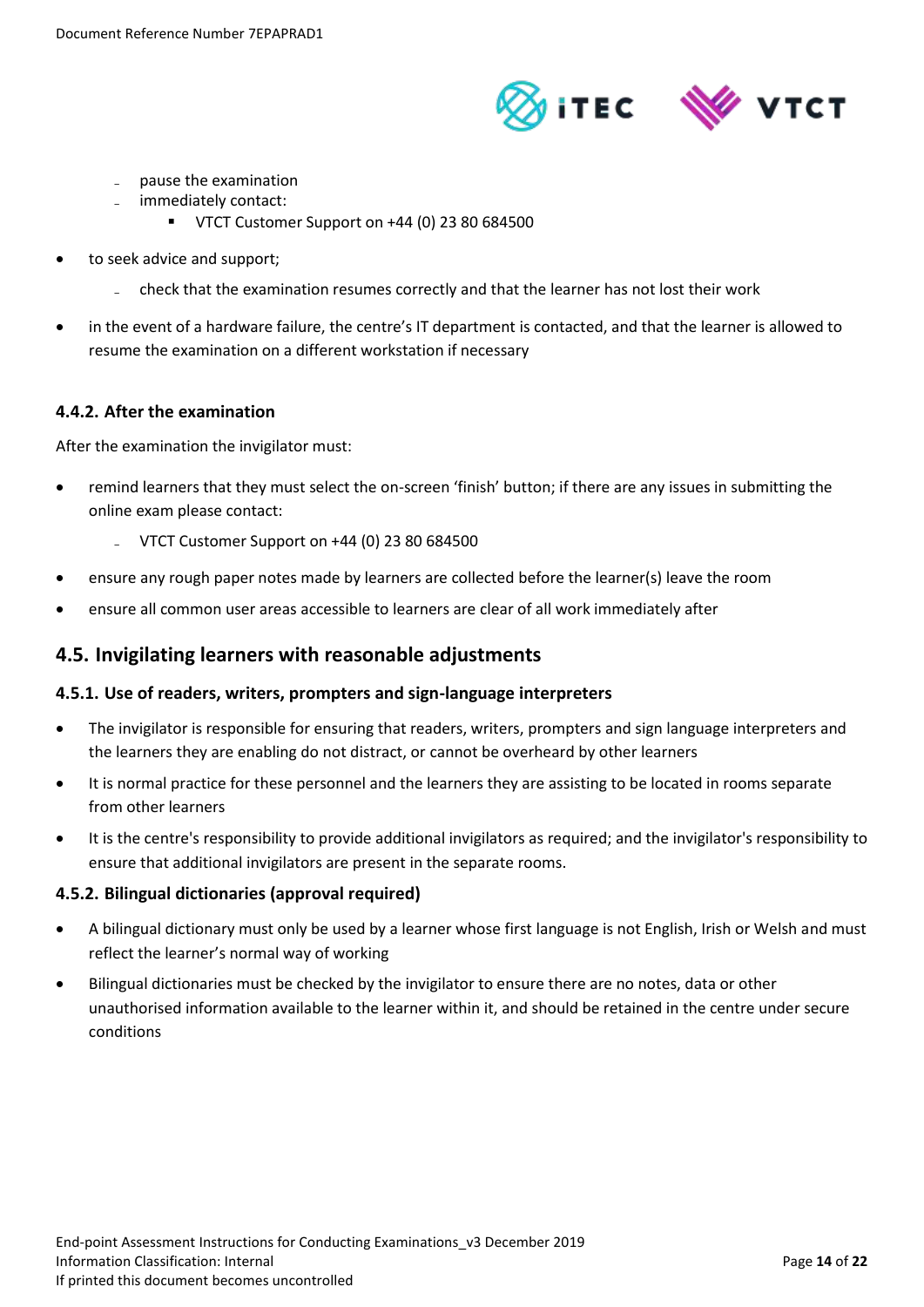



# <span id="page-14-0"></span>**4.6. Invigilator role – flowcharts and checklists**

<span id="page-14-1"></span>**4.6.1. Before the examination commences - paper-based and electronic**

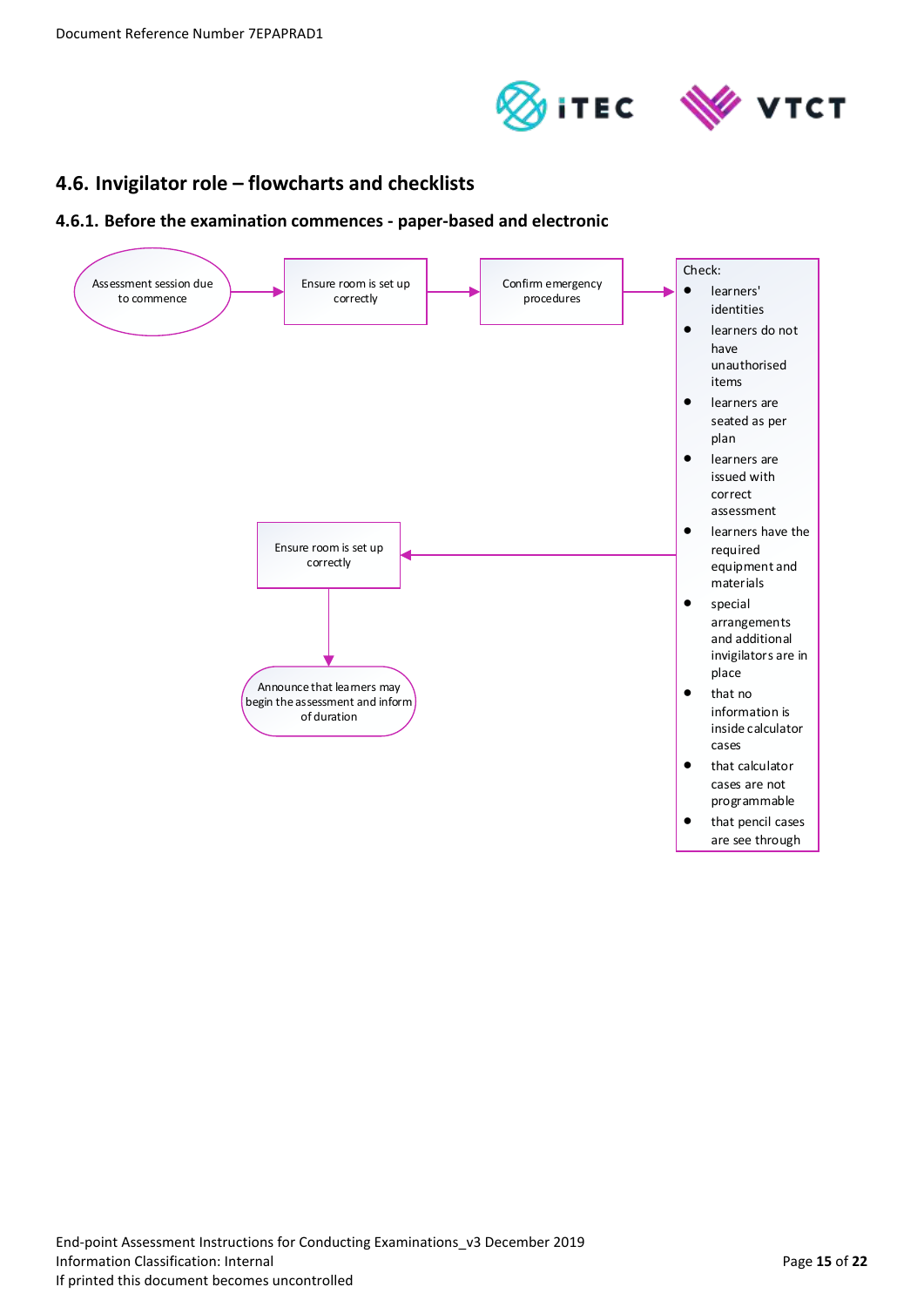



## <span id="page-15-0"></span>**4.6.2. During the examination - paper-based**

Invigilator responsibilities checklist

| Move around assessment room                                                    |        |
|--------------------------------------------------------------------------------|--------|
| <b>Observe ALL learners</b>                                                    | $\Box$ |
| Follow centre policy for late arriving learners                                | $\Box$ |
| Advise learners who suspect error in question and contact VTCT immediately     | П      |
| Remain vigilant and record irregularities                                      | П      |
| Ensure disturbances and emergencies dealt with promptly and appropriately      | $\Box$ |
| Provide learners with additional paper if required                             | $\Box$ |
| Ensure learners who leave the room are accompanied                             | $\Box$ |
| Complete attendance register and invigilation report                           | $\Box$ |
| Inform learners of time remaining 15 minutes and 5 minutes from assessment end | $\Box$ |
| Notify VTCT of irregularities immediately after the assessment concludes       | □      |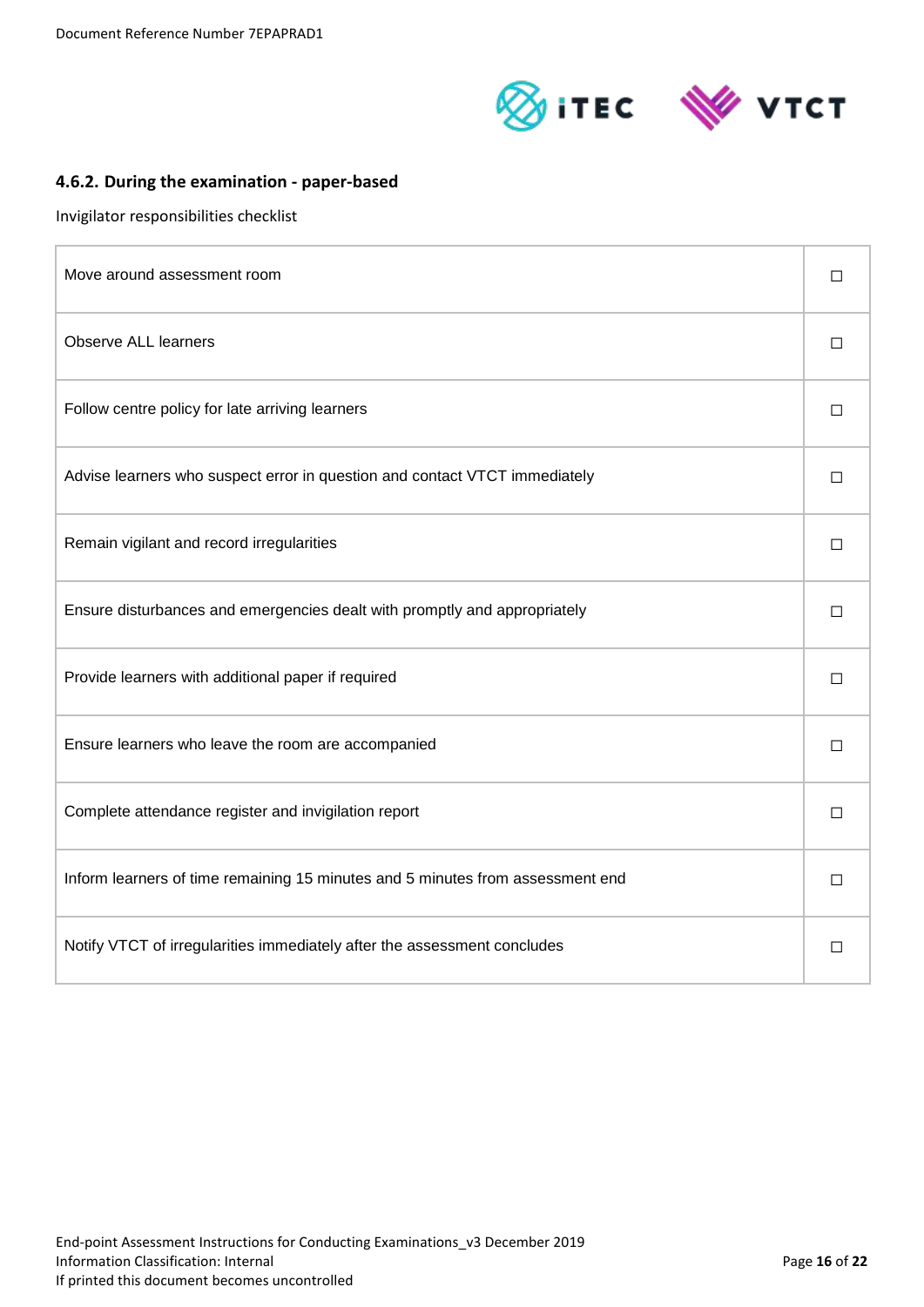



## <span id="page-16-0"></span>**4.6.3. During the examination - electronic**

Invigilator responsibilities checklist

| Move around assessment room                                                    |   |  |
|--------------------------------------------------------------------------------|---|--|
| <b>Observe ALL learners</b>                                                    |   |  |
| Follow centre policy for late arriving learners                                | □ |  |
| Advise learners who suspect error in question and contact VTCT immediately     | П |  |
| If a technical problem occurs:                                                 |   |  |
| pause the assessment                                                           |   |  |
| contact support team                                                           |   |  |
| resume assessment                                                              |   |  |
| check learner has not lost work                                                |   |  |
| move learner to another machine if necessary                                   |   |  |
| Remain vigilant and record irregularities                                      |   |  |
| Ensure disturbances and emergencies dealt with promptly and appropriately      |   |  |
| Ensure learners who leave the room are accompanied                             |   |  |
| Complete attendance register and invigilation report                           |   |  |
| Inform learners of time remaining 15 minutes and 5 minutes from assessment end |   |  |
| Notify VTCT of irregularities immediately after the assessment concludes       |   |  |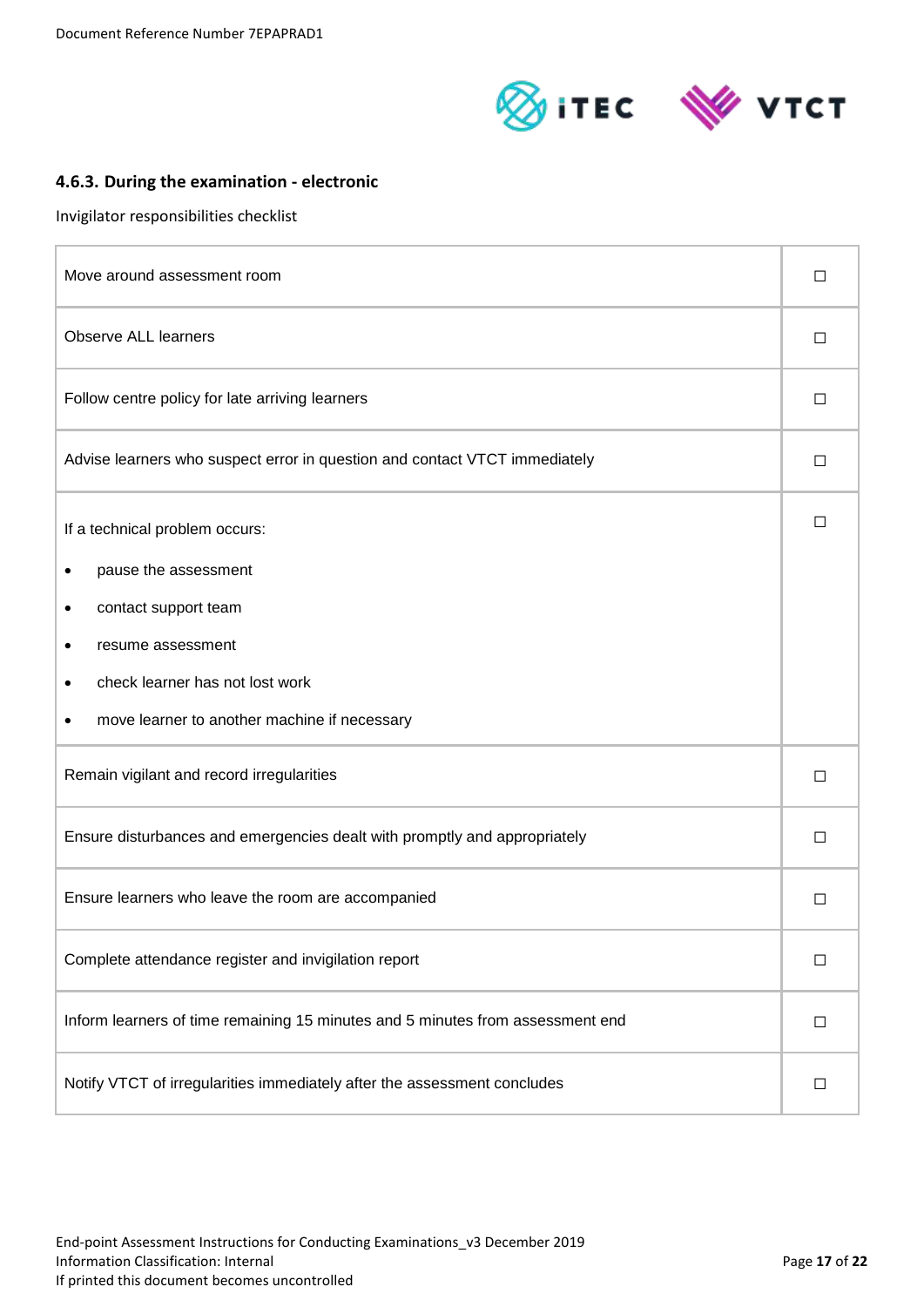



## <span id="page-17-0"></span>**4.6.4. After the examination ends - paper-based and electronic**

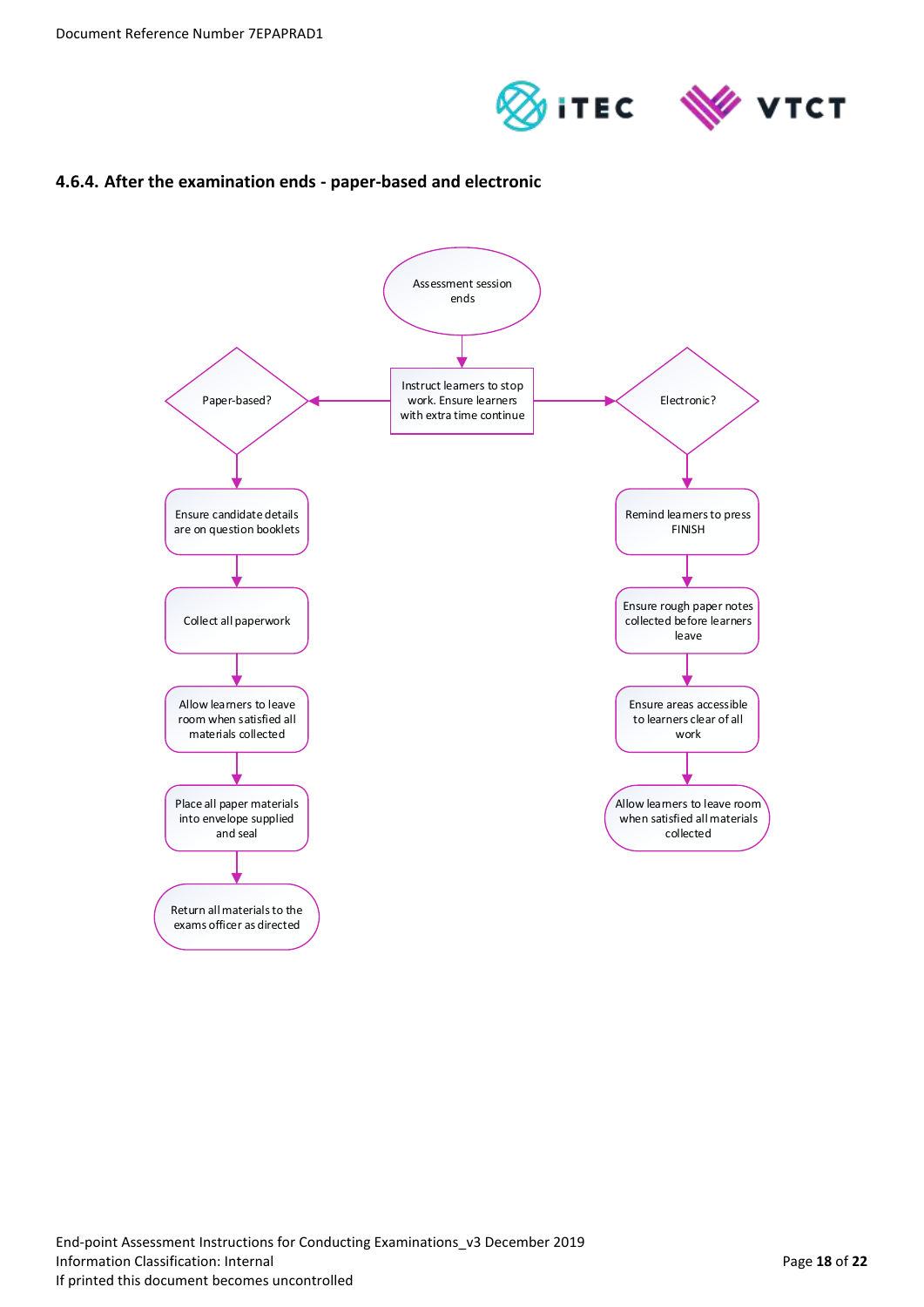

# <span id="page-18-0"></span>**5. After the examinations**

For online examinations, the examinations officer must ensure the assessments have been submitted/uploaded/completed as required by each particular process.

For paper-based assessments, where examination documents are returned to VTCT for marking, the examinations officer must ensure that:

 all examination papers (used and unused), invigilation records, learner scripts and other documents (such as evidence for authorised absence) are dispatched to the VTCT exams' office, immediately:

> Assessment Department Aspire House Annealing Close Eastleigh Hampshire SO50 9PX

- if it is not possible to do this on the same day as the examination, all documents are stored in the centre's secure location until no later than the following day, and VTCT must be informed
- all items are dispatched using a secure, signed for tracking service

#### VTCT:

- does not accept liability for examination documents lost in transit or in the custody of the centre or any centre appointed personnel
- takes every care to store completed answer sheets once they have been returned from centres
- issues an acknowledgment to the centre upon receipt
- in the unlikely event that papers are lost while in VTCT's possession, will send replacement papers and answer sheets at no charge to enable the examination to be retaken
- will in circumstances where examination documents are lost in transit, supply a further set of papers and answer sheets for a new examination at a fee equal to the resit fee for the units involved.

For paper-based assessments, which are not required to be returned to VTCT for marking, the examinations officer will ensure that:

 all examination papers (used and unused), invigilation records, learner scripts and other documents (such as evidence for authorised absence) are stored appropriately

## <span id="page-18-1"></span>**5.1. Results slips**

Results slips are available for the examinations officer to access and download from the e-testing systems.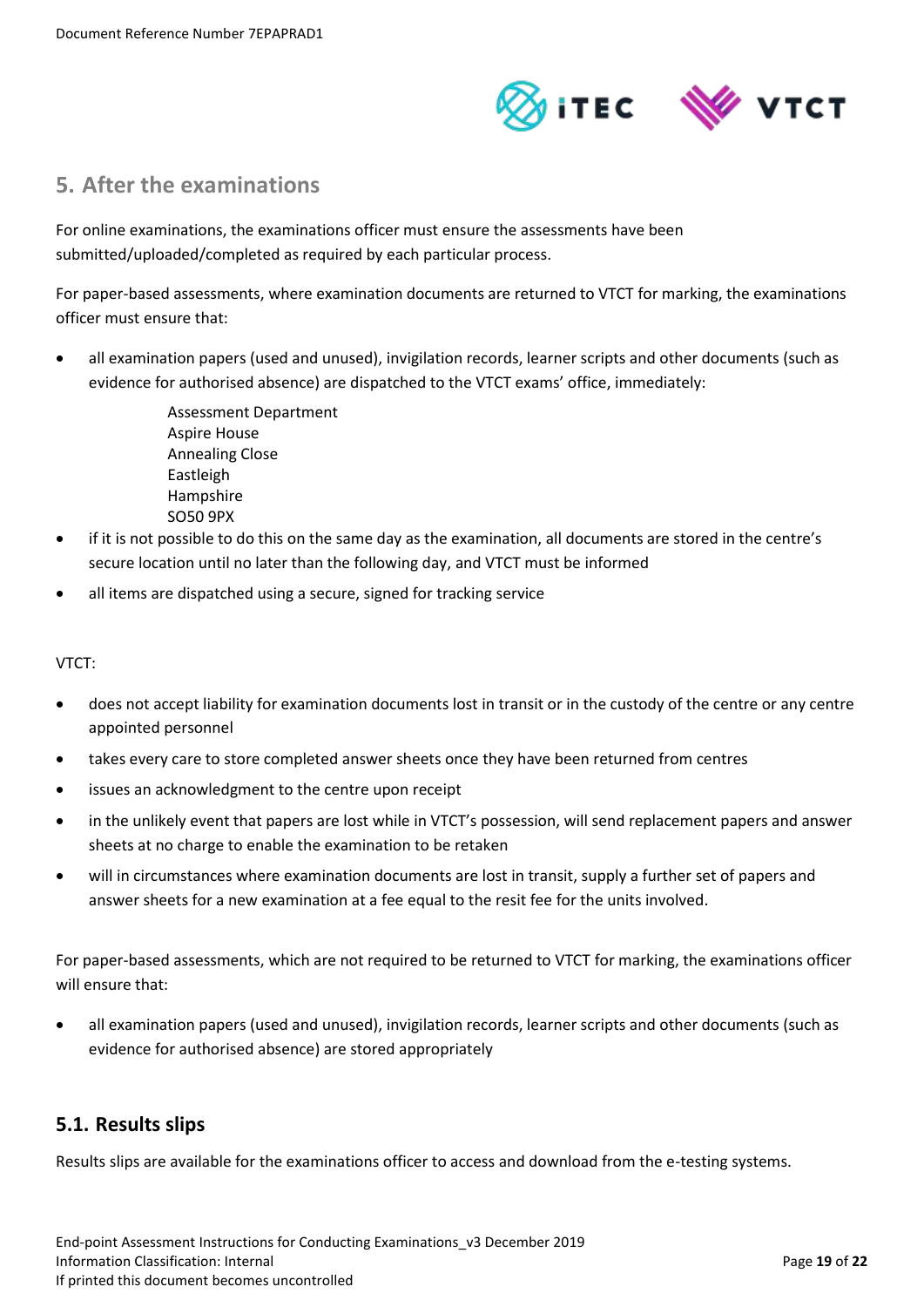

The results slips for on-demand online examinations are for centre records and not for learner notification. They are not to be stored in a learner's portfolio.

# <span id="page-19-0"></span>**6. Copyright**

All VTCT examination papers are subject to copyright. Unused examination papers must be returned to VTCT. Under no circumstances should they be kept or destroyed by the centre. If it comes to light that a centre had retained copies of examination papers, it will be dealt with as malpractice and the regulatory authorities will be informed.

## <span id="page-19-1"></span>**7. Retaining invigilation records**

The centre examinations office must retain signed records of the:

- seating plan;
- attendance register;
- invigilation reports

For each examination for a minimum of 6 months from the date of the examination.

VTCT reserves the right to request copies of these records at any time and sample them as part of external quality assurance visits.

# <span id="page-19-2"></span>**8. Monitoring the conduct of examinations**

VTCT reserves the right to conduct unannounced invigilation audits; this will include a review of the centre's secure exam storage.

Any breach of these instructions and the invigilation process will be treated as maladministration and/or malpractice and will be dealt with in line with VTCT's Malpractice and Maladministration Policy and procedures.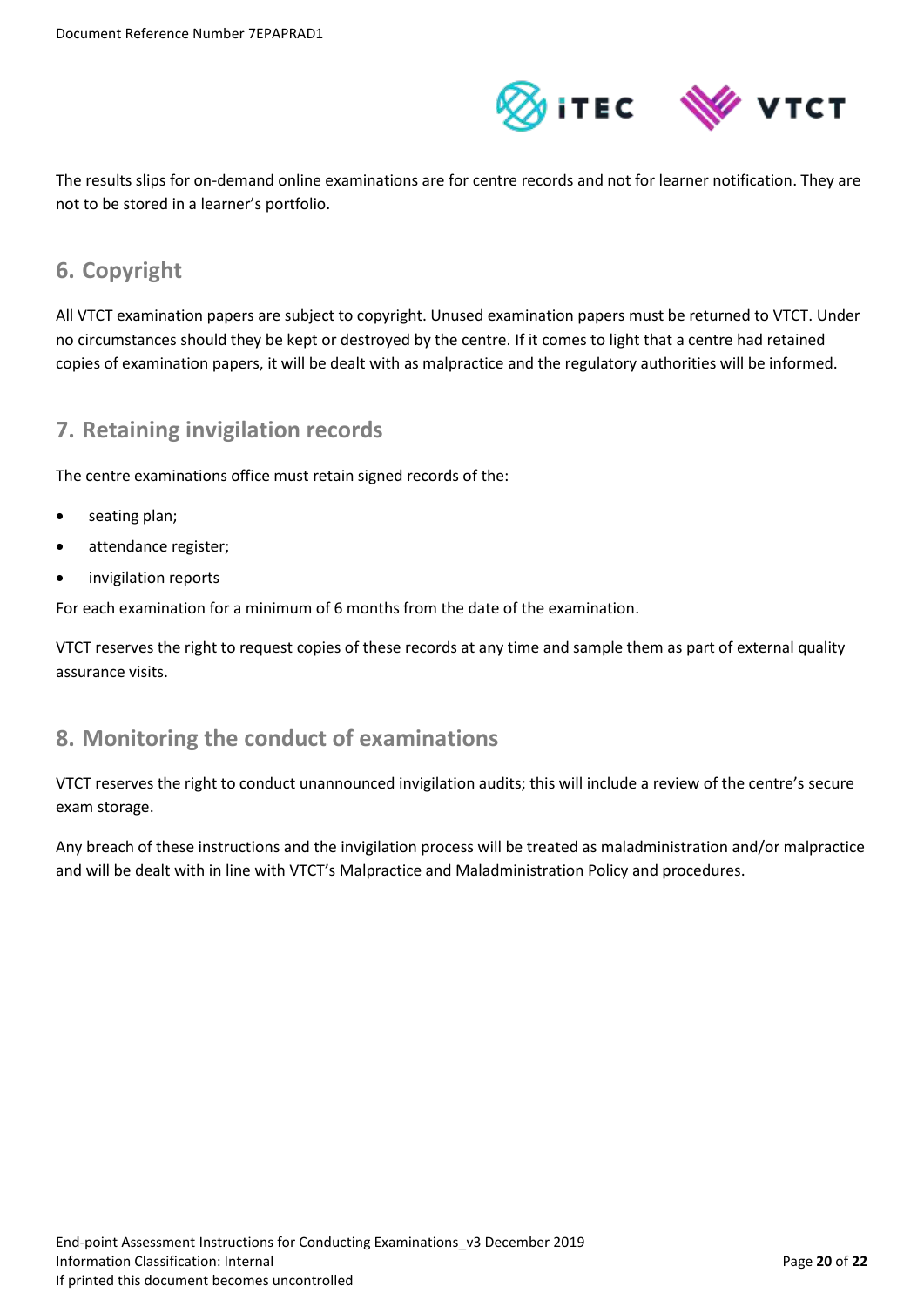

# <span id="page-20-0"></span>**9. Appendix**

The following poster must be displayed in a prominent place both inside and outside each examination room.